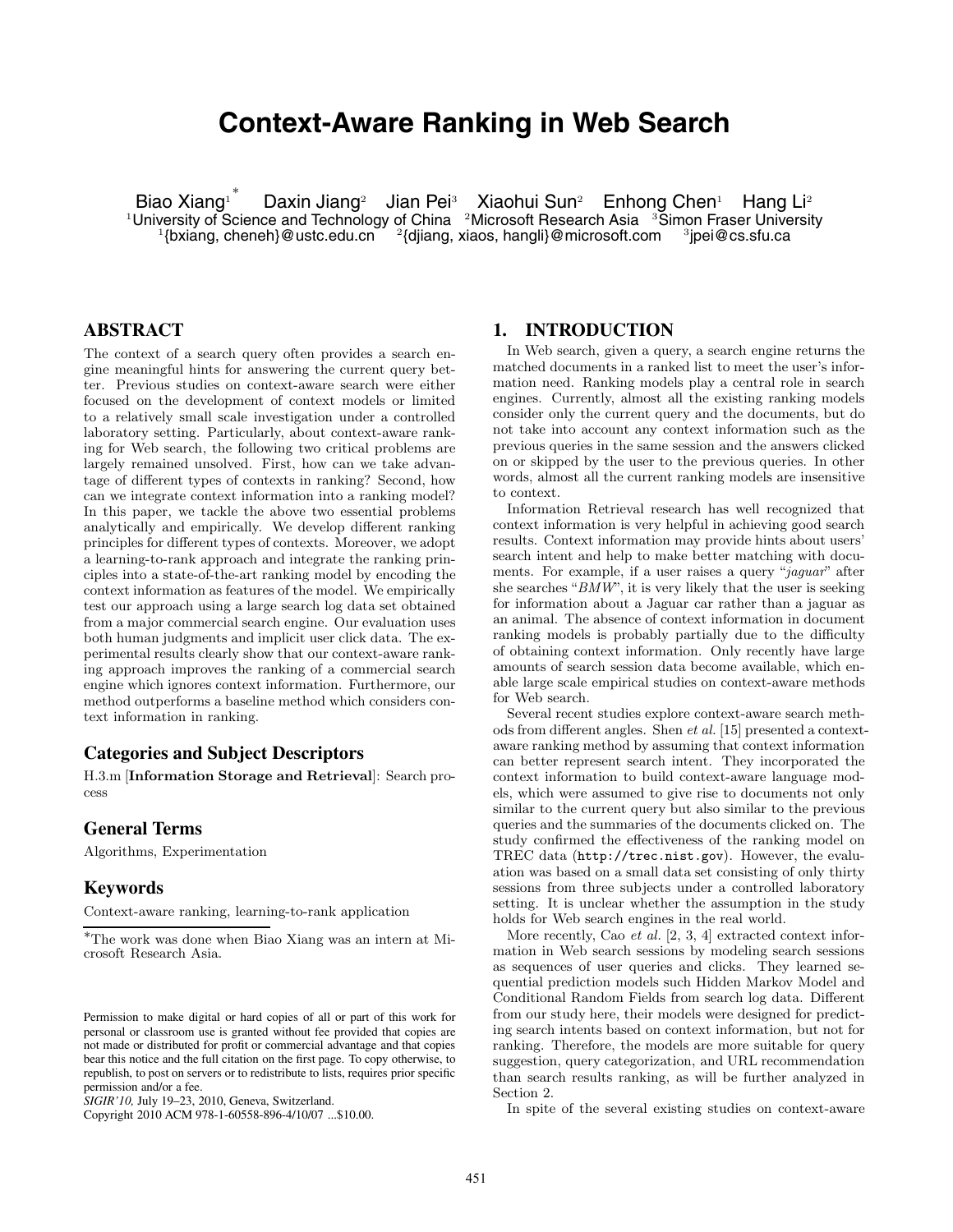search methods, the following two critical problems about context-aware ranking for Web search are largely remained unsolved. First, how can we take advantage of different types of contexts in ranking? Second, how can we integrate context information into a ranking model? In this paper, we tackle the above two essential problems analytically and empirically and make the following contributions.

We develop four different ranking principles for different types of contexts. Those principles promote or demote documents according to the context of the current query. We evaluate the four principles using real Web search sessions, and confirm the effectiveness of three principles through the significance test on the data. Interestingly, only one of the three effective principles is consistent with the findings obtained by Shen *et al.* [15] on TREC data, indicating that Web search is quite different from search on TREC data.

Moreover, we adopt a learning-to-rank approach and integrate the ranking principles into a state-of-the-art ranking model, RankSVM [7], by encoding the context information as features. We empirically test our approach using a large search log data set obtained from a major commercial search engine. Our evaluation uses both human judgments and implicit user click data. The experimental results clearly show that our context-aware ranking approach improves the ranking of a commercial search engine which ignores context information. Furthermore, our method outperforms a baseline method which considers context information in ranking.

The rest of the paper is organized as follows. We review related work in Section 2. We discuss the types of contexts, propose ranking principles, and evaluate the effectiveness of the principles in Section 3. We incorporate context information into a learning-to-rank model in Section 4. The experimental results are reported in Section 5. The paper is concluded in Section 6.

#### **2. RELATED WORK**

Different users may prefer different results for the same query. *Personalized search* (e.g., [5, 12, 16, 17, 18]) aims to provide the most relevant search results to individual users based on their interests. Traditional personalization approaches usually build a profile of interests for each user from her/his search or browsing history.

Context information is useful in identifying users' search needs. *Context-aware search* adapts search results to individual search needs using contexts. While personalized search considers *individual* users' long and/or short histories, context-aware search focuses on short histories of *all* users. Research on context-aware search has been concentrated on modeling contexts. For example, Cao *et al.* [2] mined frequent sequential patterns from search sessions for context-aware query suggestion. Cao *et al.* [4] modeled contexts containing both queries and clicks within sessions by learning a variable length Hidden Markov Model for query suggestion, URL recommendation, and document re-ranking. Cao *et al.* [3] incorporated context information into a Conditional Random Field (CRF) model for better query classification. Those models were mainly designed for inferring and predicting user search intents using context information. Therefore, they are more suitable for tasks such as query suggestions and query categorization than ranking. Although the generative HMM model in [4] can be applied to search results ranking, it learns parameters for individual queries and contexts. Consequently, the learned HMM model in [4] can hardly be generalized to handle new queries and contexts not occurring in the training data. In this paper, we mainly focus on ranking principles and models which can be generalized to handle new queries and contexts.

Shen *et al.* [15] proposed a method for context-aware ranking, which is probably the work most related to this study. They enriched the current query by using context information, and then fitted the enriched query into language models for retrieval. The basic idea is to promote the documents that are more similar to the previous queries and clicked documents within the same session. The authors verified the effectiveness of the method using a small amount of session data created upon TREC data. In reality, user sessions for Web search are more complex. As indicated in previous studies (e.g, [9, 10, 13]), there are multiple possible relations between the current query and the previous queries, such as reformulation, specialization, generalization, and parallel movement. Considering only one situation as in [15] may not be sufficient in complicated cases.

Our work is fundamentally different from the previous studies in the following two aspects. First, different from the previous work on building context models for user intent understanding [2, 3, 4], our study targets at the problem of context-aware ranking in Web search. To the best of our knowledge, we are the first to systematically explore context-aware ranking in real Web search scenarios. Second, compared to the previous work which applies a single ranking strategy to all kinds of contexts [15], our work recognizes different types of contexts, and proposes corresponding principles.

## **3. RANKING PRINCIPLES**

In this section, we propose context-aware ranking principles according to the relations between the current query and the contexts, and evaluate the effectiveness of the principles using real log data extracted from a major commercial search engine.

#### **3.1 Context-Aware Ranking Principles**

In general, the context of a query  $q$  being asked contains any information that is related to  $q$  and available when  $q$  is asked. Specifically, in a Web search engine, the context often contains the queries asked before  $q$  in the same session as well as the answers (URLs) to those queries that are clicked on or skipped by the user. In the rest of this section, for a query  $q_t$  in a session, we constrain the context of  $q_t$  to only the query  $q_{t-1}$  asked right before  $q_t$  in the session and the answers to  $q_{t-1}$  clicked on or skipped by the user. We will extend our consideration of context to all the queries and answers preceding  $q_t$  in the session in Section 4.

The relations between queries in sessions have been studied in several previous works [9, 10, 13], which agree on five general types. That is, the current query  $q_t$  can be unrelated to, reformulating, specializing, generalizing, or generally associated with the preceding query  $q_{t-1}$  in the same session. Obviously, for a query unrelated to its context, the context information cannot help. We discuss the other kinds of relations in this subsection.

#### *3.1.1 Reformulation*

A user may reformulate her previous query into a new one because the search results for the previous one do not or only partially fulfill her information need. The user's information need does not change in the case of reformulation.

EXAMPLE 1 (REFORMULATION). Table 1 shows two consecutive queries in a session in a real log data set. The user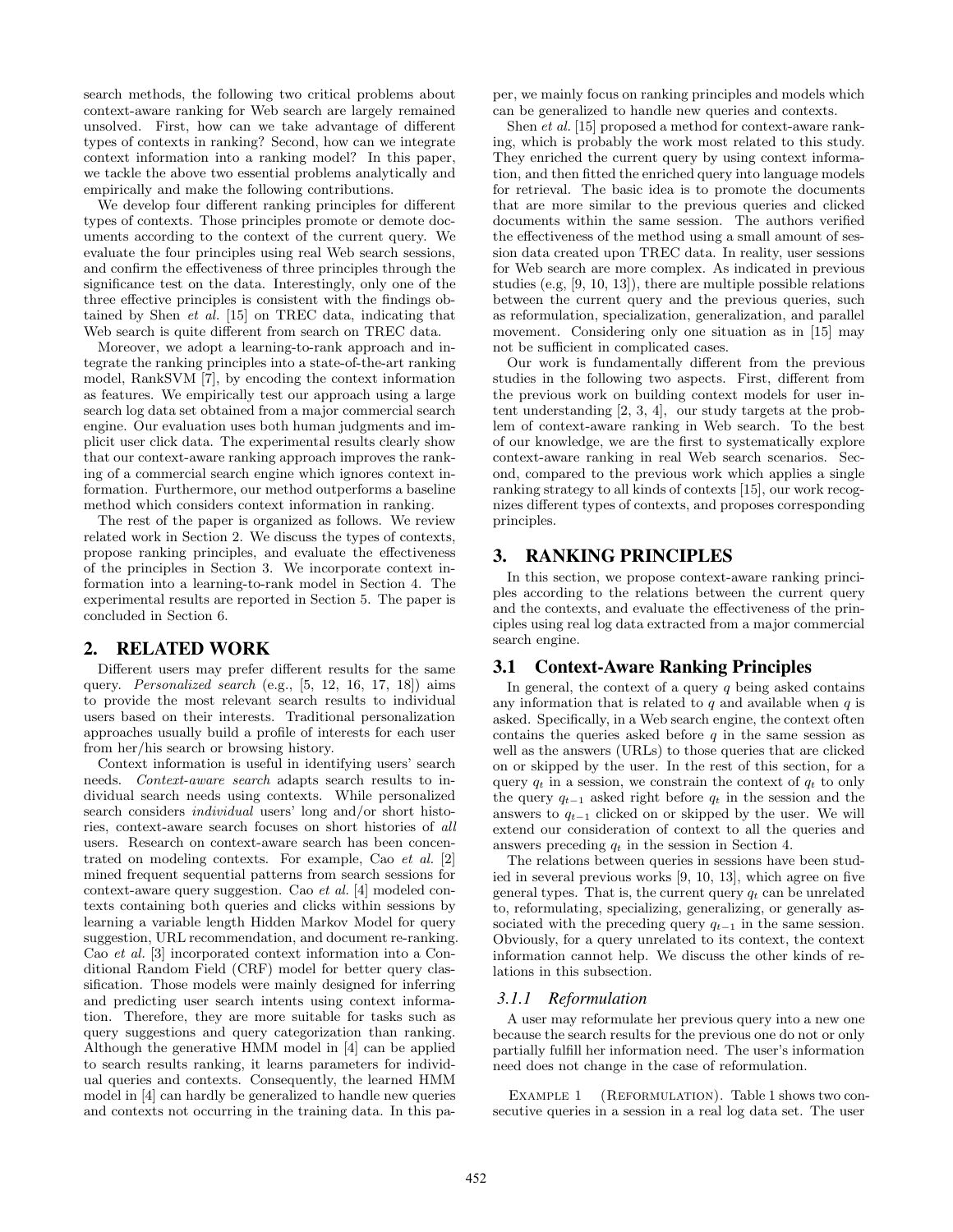|          | Query 1: "homes for rent in atlanta"                                                                                                                       |          | Query 2: "houses for rent in atlanta"                                                                                                                                          |
|----------|------------------------------------------------------------------------------------------------------------------------------------------------------------|----------|--------------------------------------------------------------------------------------------------------------------------------------------------------------------------------|
| $\times$ | Atlanta homes for rent - home rentals - houses for ren<br>Rentlist is directory of Atlanta home rentals featuring links to<br>http://www.rentlist.net      |          | Atlanta homes for rent - home rentals - houses for ren<br>Rentlist is directory of Atlanta home rentals featuring links to<br>http://www.rentlist.net                          |
|          | Homes For Rent, lease in Atlanta suburbs. Can't sell<br>Atlanta homes for rent, homes for lease in Gwinnett and north<br>http://atlantahomes forrent.com   |          | Homes for Rent in Atlanta, GA<br>Houses, Apartments and Homes for Rent in Atlanta, GA Find<br>$http://www.usrentallistings.com/ga/atlanta$                                     |
|          | Rentals.com - Homes for Rent, Apartments, Houses<br>Atlanta Home Rentals; Austin Home Rentals; Charlotte Home<br>http://www.rentals.com                    |          | Atlanta Home Rentals, Homes for Rent in Atlanta<br>Atlanta Rentals - Homes for Rent in Atlanta, Apartments, Re<br>$http://www.rentals.com/Georgia/Atlanta$                     |
| $\times$ | Atlanta Home Rentals, Homes for Rent in Atlanta<br>Atlanta Rentals - Homes for Rent in Atlanta, Apartments, Re<br>$http://www.rentals.com/Georgia/Atlanta$ |          | Homes For Rent, lease in Atlanta suburbs. Can't sell<br>Atlanta homes for rent, homes for lease in Gwinnett and north<br>http://atlantahomesforrent.com                        |
|          | Homes for Rent in Atlanta, GA<br>Houses, Apartments and Homes for Rent in Atlanta, GA Find<br>$http://www.usrentallistings.com/ga/atlanta$                 | $\times$ | Atlanta Homes for Rent, Rental Properties, Houses for<br>Search for Homes for Rent in Atlanta, Georgia for free. View li<br>$www.rentalhouses.com/find/GA/AtlantaArea/ATLANTA$ |

**Table 1: An example of successive queries with reformulation relation.**

| Query 1: "time life music"                                      |          | Query 2: "time life Christian CDs"                                |
|-----------------------------------------------------------------|----------|-------------------------------------------------------------------|
| Welcome to TimeLife.com   Homepage                              |          | Welcome to TimeLife.com   Homepage                                |
| TimeLife.com: The best in music & video from a name you can     |          | Enjoy 138 romantic classics on 9 CDs from top artists like John   |
| http://www.timelife.com                                         |          | http://www.timelife.com                                           |
| Time-Life - Wikipedia, the free encyclopedia                    |          | Time Life Music & Video As Seen On TV                             |
| Time-Life is a creator and direct marketer of books, music, vid |          | Christian  Time Life Music & Video CD & DVD Collections           |
| $http://en.wikipedia.org/wiki/Time-Life_Music$                  |          | $http://www.asseenontvmusic.com/timelife.html$                    |
| Welcome to TimeLife.com   Music                                 |          | Welcome to TimeLife.com   Music                                   |
| Shop online for exclusive music CDs, music collections, & musi  |          | Shop online for exclusive music CDs, music collections, $\&$ musi |
| $http://www.timelife.com/webapp/wcs/stores/serverlet/Category$  |          | $http://www.timelife.com/webapp/wcs/stores/service/Category.c.$   |
| Contemporary Country (Time-Life Music) - Wiki                   |          | Songs  Time Life 10 CD Collection Christian Music                 |
| Contemporary Country was a 22-volume series issued by Time-     | $\times$ | CD/Album review of Songs 4 Ever Time Life 10 CD Collection        |
| $http://en.wikipedia.org/wiki/Contemporary_Country_Time$        |          | $http://www.titletrakk.com/album-cd-reviews/songs-4$              |
| Time Life Canada   Homepage                                     |          | Christian Band - Newsong - More Life - CD Review of               |
| The most comprehensive country music collection dedicated to    | $\times$ | Christian Band - Newsong - More Life CD Review  Three yea         |
| http://www.timelife.ca                                          |          | $http://christian music.about.com/cs/cdreviews/fr/aa\ncapro9080$  |

|          | Query 1: "Free online Tetris"                                                                                                                                    | Query 2: "Tetris game" |                                                                                                                                                                                  |  |
|----------|------------------------------------------------------------------------------------------------------------------------------------------------------------------|------------------------|----------------------------------------------------------------------------------------------------------------------------------------------------------------------------------|--|
| $\times$ | Tetris Friends Online Games - Play Free Games Featuri<br>Play free online games featuring Tetris. Play single-player and<br>http://tetrisfriends.com             |                        | Tetris Friends Online Games - Play Free Games Featuri<br>Play free online games featuring Tetris. Play single-player and<br>http://tetrisfriends.com                             |  |
| $\times$ | Play Free Tetris Game Online<br>Play this classic, original, Flash Tetris Game online for free.<br>http://www.gametetris.com                                     |                        | Tetris game<br>Free online game: Make lines with falling blocks! Russia's finest<br>$http://www.play.vg/games/6-Tetris.html$                                                     |  |
|          | Free Tetris Game<br>Free tetris game - Play free tetris games online, learn about tet<br>http://www.tetrislive.com                                               | $\times$               | Tetris (Game Boy) - Wikipedia, the free encyclopedia<br>Tetris was a pack-in title included with the Game Boy at the ha<br>$http://en.wikipedia.org/wiki/Tetris_(handheld_game)$ |  |
|          | 4FreeOnlineGame.com - Free Online Tetris Game<br>4FreeOnlineGame - Free Online Tetris Game  This is the all<br>$http://www.4freeon line game.com/Tetris$         | $\times$               | Tetris - non-stop puzzle action<br>Tetris logo, Tetris theme song and Tetriminos are trademarks of<br>http://www.tetris.com                                                      |  |
|          | Tetris - Play Tetris. Free online games<br>@ Adoption Media, LLC 1995 - 2010 This site should not subst<br>$http://games. adoption.com/free-online-games/Tetris$ |                        | Free Tetris Game<br>Free tetris game - Play free tetris games online, learn about tetr<br>http://www.tetrislive.com                                                              |  |

|  |  |  |  |  | Table 3: An example of successive queries with generalization relation. |  |
|--|--|--|--|--|-------------------------------------------------------------------------|--|
|--|--|--|--|--|-------------------------------------------------------------------------|--|

|          | Query 1: "Xbox $360"$                                        |          | Query 2: "FIFA 2010"                                                       |
|----------|--------------------------------------------------------------|----------|----------------------------------------------------------------------------|
|          | Xbox.com   Home                                              |          | FIFA.com - The Official Website of the FIFA World Cup                      |
|          | Xbox.com is your ultimate source for all things Xbox and Xb  |          | The Official Website of the 2010 FIFA World Cup South Africa <sup>TM</sup> |
|          | http://www.xbox.com                                          |          | $http://www.fifa.com/worldcup/index.html$                                  |
|          | Xbox 360 - Wikipedia, the free encyclopedia                  |          | 2010 FIFA World Cup - Wikipedia, the free encyclopedia                     |
|          | The Xbox 360 is the second video game console produced by    |          | The template below has been deprecated (see discussion), and               |
|          | $http://en.wikipedia.org/wiki/Xbox_360$                      |          | $http://en.wikipedia.org/wiki/2010$ FIFA World Cup                         |
|          | $X$ box.com   $X$ box 360                                    |          | FIFA.com - Fédération Internationale de Football Associa                   |
| $\times$ | Find out more about Xbox 360, the awesome lineup of games    |          | The official site of the international governing body of the sport         |
|          | $http://www.xbox.com/en-US/hardware$                         |          | http://fifa.com                                                            |
|          | Microsoft Xbox                                               |          | FIFA 10 Soccer : FIFA 2010 - EA Sports Games                               |
|          | Xbox 360 delivers the most powerful console, the next genera | $\times$ | Improvement in Management Mode, Flick Passes, Ball Physics,                |
|          | http://www.microsoft.com/xbox                                |          | $http://www.ea.com/games/ffa-score$                                        |
|          | Xbox 360 - Gizmodo                                           |          | FIFA 2010 World Cup in South Africa                                        |
|          | This No-Name HTPC Remote Has a Keyboard, Can Work W          |          | A surprise in the 2007 Asian Cup! The Iraqis win it! In spite of           |
|          | $http://gizmdo.com/tag/xbox-360$                             |          | http://southafrica2010.wordpress.com                                       |

**Table 4: An example of successive queries with general association.**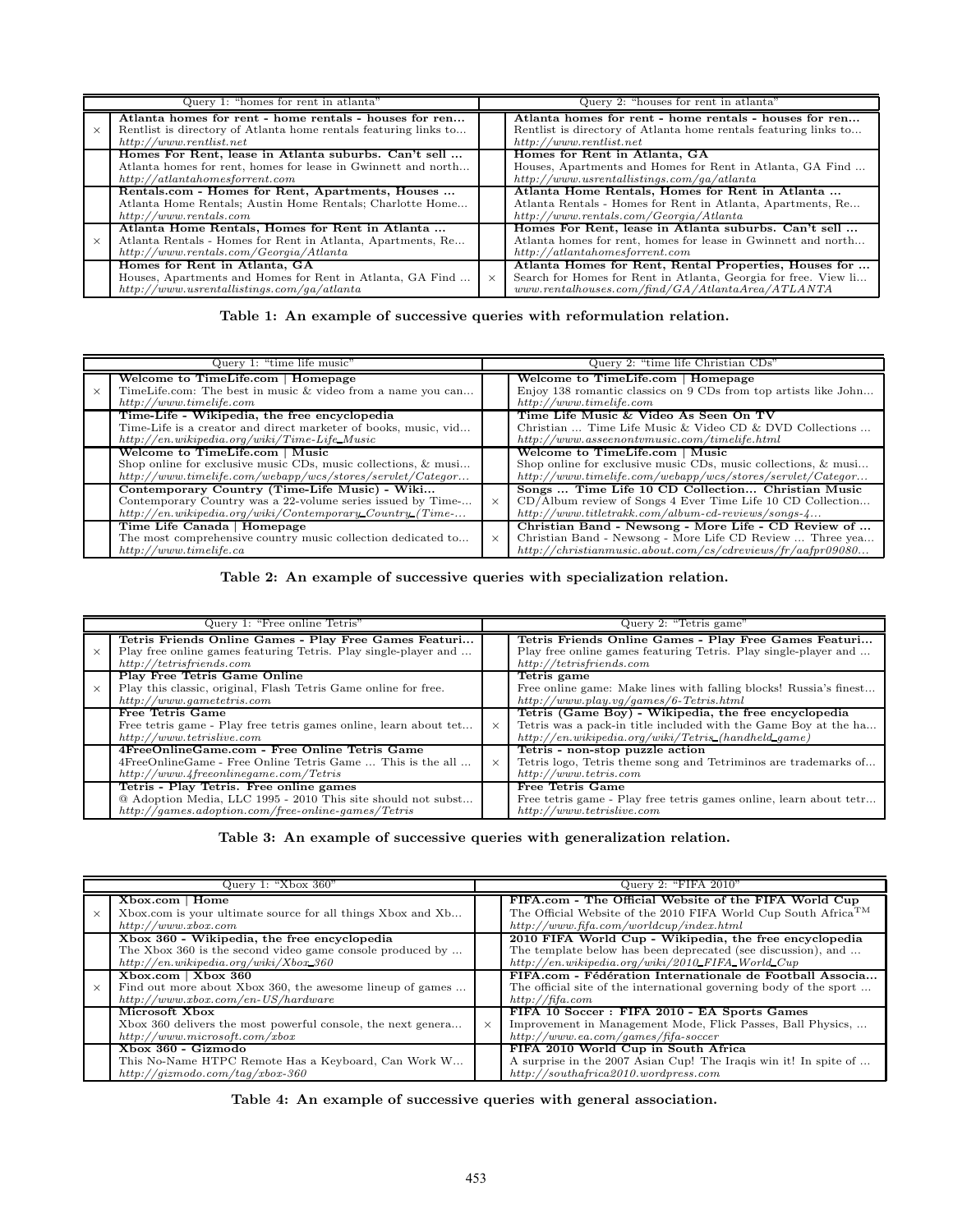first raised query "*homes for rent in Atlanta*" and clicked on the 1st and 4th search results. The user then issued the second query "*houses for rent in Atlanta*" and clicked on the 5th search result.

The two queries bear similar meaning. Unsurprisingly, 4 out of the top-5 results returned by the search engine for the second query were also among the top-5 results for the first query. Why did the user skip the top-4 search results for the second query but click on the 5th one?

The 1st and 3rd results for the second query were clicked on by the user for the first query. Obviously, a user was unlikely to click again on pages she just browsed.

Moreover, according to some previous user studies [6, 7, 8], a search result is likely to be *viewed* by a user if it is 1) among the top two search results; 2) ranked above the lowest clicked result; or 3) ranked one position below the lowest clicked result. If a search result is *skipped* (i.e., viewed but not clicked on) by a user, it suggests the result may not be interesting to the user. In Example 1, the 2nd and 4th results for the second query were ranked either above or one position below the lowest clicked result for the first query. They were skipped by the user for the first query, and thus can be regarded uninteresting to the user. Therefore, they were unlikely to be clicked on for the second query, either.

PRINCIPLE 1 (REFORMULATION). For consecutive queries  $q_{t-1}q_t$  *in a session such that*  $q_t$  *reformulates*  $q_{t-1}$ *, if a search result* d *for*  $q_{t-1}$  *is clicked on or skipped,* d *as a result for*  $q_t$ *is unlikely to be clicked on and thus should be demoted.*

#### *3.1.2 Specialization*

When a user issues a specializing query, she likely wants to see results that are more specific about her interests.

EXAMPLE 2 (SPECIALIZATION). Table 2 shows two consecutive queries. The user first asked "*time life music*" and clicked on the homepage of the store. The user further asked "*time life Christian CDs*" and clicked on the 4th and 5th results.

The information need of the second query consists of two parts: information about "time life" and that about "Christian CDs". If we do not consider the context information, both components should be equally important in ranking search results of the second query. However, given the first query, the user likely wanted to see the search results for the second query specifically about the Christian CDs of the music store. This explains why the user skipped the first three results to the second query where the terms "Christian" and "CDs" do not appear in the titles of the search results.

Principle 2 (Specialization). *For consecutive queries*  $q_{t-1}q_t$  *in a session such that*  $q_t$  *specializes*  $q_{t-1}$ *, the user likely prefers the search results specifically focusing on*  $q_t$ .

The principle is particularly useful in several scenarios. For example, when  $q_t$  is rare and  $q_{t-1}$  is popular, the answers fully matching  $q_{t-1}$  but partially matching  $q_t$  may be ranked high for  $q_t$  by a search engine. The principle can use the context information to demote the answers matching  $q_{t-1}$ given that  $q_{t-1}$  was just asked by the user.

One possible way to implement the principle is as follows. Let  $q_t \setminus q_{t-1}$  be the set of terms appearing in query  $q_t$  but not in query  $q_{t-1}$ . If  $q_t \setminus q_{t-1} \neq \emptyset$ , we should promote the results matching  $q_t \ \q q_{t-1}$  in the set of answers to  $q_t$ .

#### *3.1.3 Generalization*

A user may ask a query more general than the previous one. In such a situation, the user may like to see some information not covered by the first query.

EXAMPLE 3 (GENERALIZATION). Table 3 shows a generalization scenario. A user first asked query "*free online Tetris game*" and clicked on the 1st and 2nd search results. The user then asked query "*Tetris game*" and clicked on the 3rd and 4th results.

The second query "*Tetris game*" carries multiple possible information needs. For example, the user may want to download the game or play it online. Alternatively, the user may be interested in the history or news of the game. The user may also look for the basic game rules or advanced cheats of the game. For such a query with ambiguous search needs, search engines often try to diversify search results. In this example, the top-5 results can be divided into two groups. The 1st, 2nd, and 5th results link to some free online Tetris game sites, while the 3rd and 4th results are about the background information of the Tetris game.

With the context that the previous query was "*free online Tetris game*" and the user clicked on two related sites, we may infer that the user's interest in the second query may likely divert to something about the game but not the game sites. This may explain why the user clicked on the results about the background information of the game.

PRINCIPLE 3 (GENERALIZATION). For consecutive queries  $q_{t-1}q_t$  *in a session such that*  $q_t$  *generalizes*  $q_{t-1}$ *, the user would likely not prefer the search results specifically focusing on*  $q_{t-1}$ *.* 

One possible way to implement the principle is as follows. Let  $q_{t-1} \setminus q_t$  be the set of terms appearing in  $q_{t-1}$  but not in  $q_t$ . If  $q_{t-1} \setminus q_t \neq \emptyset$ , we should demote the results matching  $q_{t-1} \setminus q_t$  among the answers to query  $q_t$ .

#### *3.1.4 General Association*

When a query (especially an ambiguous one) is generally associated with its context, the context may help to narrow down the user's search intent.

EXAMPLE 4 (GENERAL ASSOCIATION). In Table 4, a user first raised query "*Xbox 360"* and clicked on the 1st and 3rd search results. Then, the user raised query "*FIFA 2010*" and clicked on the 4th result.

The second query "*FIFA 2010*" bears multiple intents. It may refer to either the FIFA 2010 World Cup at South Africa or a new game of Xbox 360. Therefore, the second query "*FIFA 2010*" is generally associated with the first query "*Xbox 360*". Without the context, a search engine may retrieve search results for both intents behind query "*FIFA 2010*". However, using the first query "*Xbox 360*" as the context, which indicates that the user was interested in Xbox 360, we may rank the results about the soccer game in Xbox 360 higher than those about the World Cup event.

Principle 4 (General association). *For consecutive queries*  $q_{t-1}q_t$  *in a session such that*  $q_t$  *and*  $q_{t-1}$  *are generally associated, the user likely prefers the search results related to both*  $q_{t-1}$  *and*  $q_t$ *. Such results should be promoted for*  $q_t$ .

One possible way to implement the principle is the following. First we can choose any topic taxonomy such as the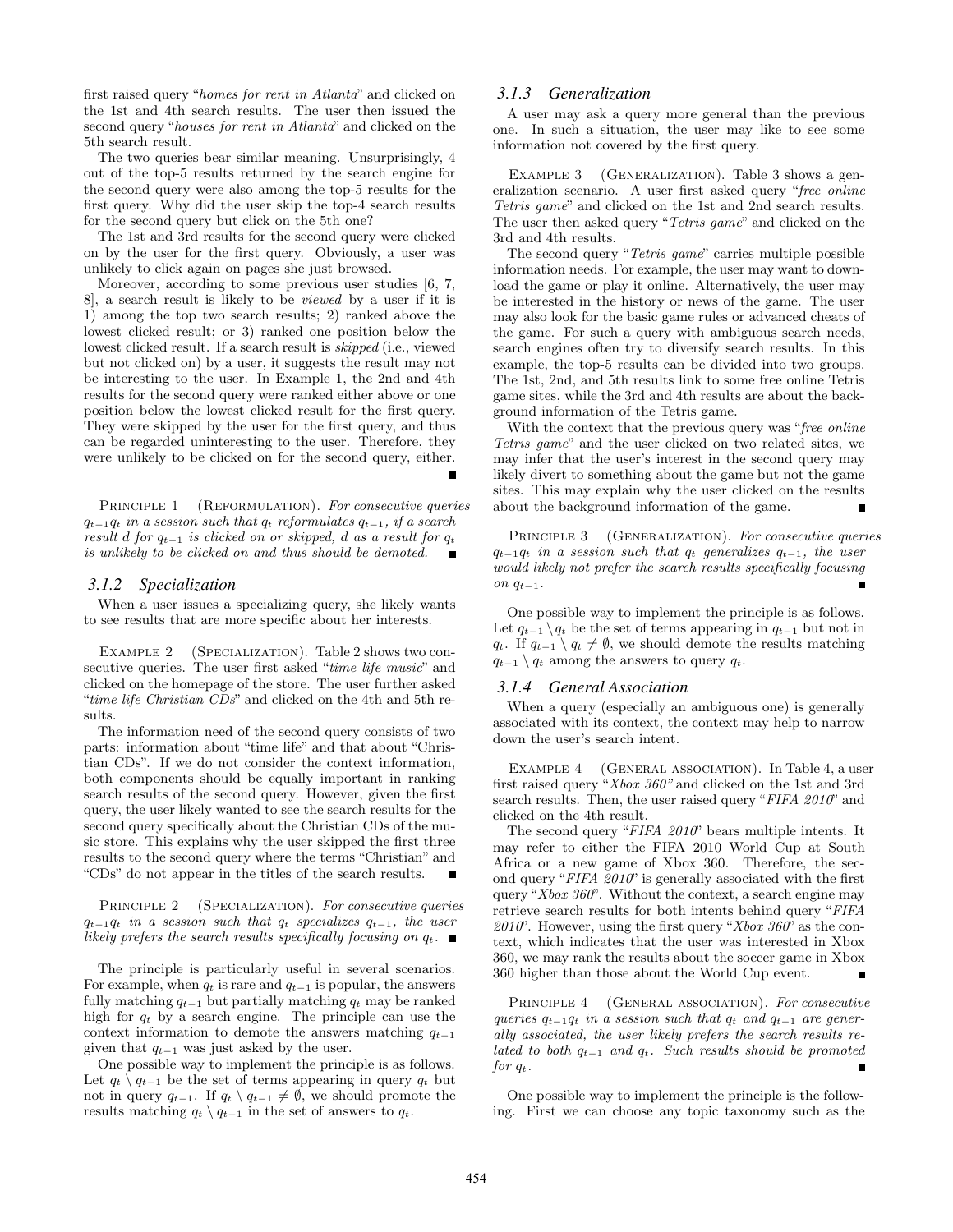| Pid | cases                                                           | $P(c=1 h=1)$ | $P(c=1 h=0)$ |          |  |  |  |
|-----|-----------------------------------------------------------------|--------------|--------------|----------|--|--|--|
|     | 1.628                                                           | 0.361        | 0.217        | 0.144    |  |  |  |
|     | 1.378                                                           | 0.401        | 0.302        | 0.099    |  |  |  |
|     | 246                                                             | 0.339        | 0.315        | 0.024    |  |  |  |
|     | 4.457                                                           | 0.352        | 0.296        | $0.056*$ |  |  |  |
|     | * Passes the significance test at the confidence level of 0.01. |              |              |          |  |  |  |

**Table 5: The effectiveness of ranking principles in the corresponding types of contexts.**

Open Directory Project (http://www.dmoz.org). Let  $C_{t-1}$ and  $C_t$  be the sets of topics of  $q_{t-1}$  and  $q_t$ , respectively, and  $C_{\cap}$  be the set of common topics between  $C_{t-1}$  and  $C_t$ . If  $C_{\cap} \neq \emptyset$ , we should promote a search result u if the set of topics of u shares at least one topic with  $C_{\cap}$ .

#### **3.2 Effectiveness of Principles**

We use the search log data from a major commercial search engine to evaluate the effectiveness of the principles. We traced each user's query & click stream by the user-id information in the data. All users were completely anonymous, and no action was taken to reveal the users' identities. We segmented each user's stream into sessions by a commonly applied rule [19]: a boundary between two sessions was set if there was no activity by the user for thirty minutes. From the resulted 37,320 user sessions, we extracted successive query pairs within the same sessions, and manually labeled the relations (i.e., reformulation, specialization, generalization, general association, and unrelated) for 10, 000 randomly selected successive query pairs.

#### *3.2.1 Evaluation in Different Types of Contexts*

We first evaluate the effectiveness of each principle in its corresponding type of contexts, i.e., when the two successive queries match the relation of the principle. Table 5 shows the number of successive query pairs for each type of contexts, where "Pid" indicates the principle-id. In our evaluation, a search result  $u$  is represented by the terms in its title, snippet, and URL. For Principle 4, we use a classifier in [14] and classify all the queries and documents into the 16 topics at the first level of Open Directory Project (http://www. dmoz.org). For each query or document, we keep the top three topics returned by the classifier.

According to the previous studies [6, 7, 8], a user views only a subset of search results and chooses to click on or skip them individually. Therefore, in each test case for a principle, we focus on those search results that are likely to be viewed by the user. Specifically, we adopt the methods in [6, 7, 8] and consider a search result is viewed if it is ranked above or one position below the last clicked result. To evaluate a principle, we aggregate the viewed search results for all queries in the test cases and obtain a set  $U$ . We call a search result  $u \in U$  *satisfies* the principle if u should be promoted (in cases of Principles 2 and 4) or not demoted (in cases of Principles 1 and 3) by the principle; otherwise, u *violates* the principle. Let  $U_{h1} \subseteq U$  be the set of search results that satisfy the principle, and  $U_{h0} = U \setminus U_{h1}$ . Simultaneously, U can also be divided into two subsets  $U_{c1}$  and  $U_{c0}$ , where  $U_{c1} \subseteq U$  consists of the search results that were clicked on by the users, and  $U_{c0} = U \setminus U_{c1}$ .

The conditional probability for a search result  $u$  to be clicked on for  $q_t$  given that it satisfies a principle can be estimated as  $P(c=1|h=1) = \frac{|U_{c1} \cap U_{h1}|}{|U_{h1}|}$ , where random variable c denotes whether a search result u was clicked on for  $q_t$  or not, and random variable h denotes whether u satisfies the principle or not. Analogously, the conditional proba-

| Pid | cases                                                         | $P(c=1 h=1]$ | $P(c=1 h=0)$ |          |  |  |  |
|-----|---------------------------------------------------------------|--------------|--------------|----------|--|--|--|
|     | 10.186                                                        | 0.356        | 0.234        | 0.122    |  |  |  |
| 2   | 20,200                                                        | 0.407        | 0.316        | 0.091    |  |  |  |
| 3   | 1.539                                                         | 0.358        | 0.386        | $-0.028$ |  |  |  |
|     | 21.052                                                        | 0.352        | 0.318        | 0.034    |  |  |  |
|     | Passes the significance test at the confidence level of 0.01. |              |              |          |  |  |  |

**Table 6: The effectiveness of ranking principles in all contexts.**

bility for u to be clicked on for  $q_t$  given that it violates a principle can be estimated as  $P(c=1|h=0) = \frac{|U_{c1} \cap U_{h0}|}{|U_{h0}|}$ .

We conduct a t-test on  $\Delta = P(c=1|h=1)-P(c=1|h=$ 0), the difference between the two conditional probabilities. Intuitively, for each principle, this difference indicates how likely users would choose to click on a search result satisfying instead of violating the principle. One may wonder whether user clicks contain position bias. Since  $\Delta$  value calculates the difference between two click probabilities, we may expect that the position biases are canceled out. Therefore, if the difference  $\Delta$  passes the significance test at confidence level 0.01, it confirms the effectiveness of the principle. From Table 5, we can see that Principles 1, 2, and 4 pass the significance test, which supports their effectiveness. However, Principle 3 does not pass the significance test. One reason is that generalization pairs are relatively rare, only 2.46% in the manually labeled data. We can hardly draw reliable conclusions from such a small size of test data.

#### *3.2.2 Evaluation in All Contexts*

Given two consecutive queries  $q_{t-1}q_t$  in a session, a straightforward way is to first determine the relation between  $q_t$  and  $q_{t-1}$  and then apply the corresponding principle. However, practical cases are often complicated and fuzzy. For example, it is not easy to determine whether query *"Geneva food"* specializes or is generally associated with query *"Geneva travel"*. It is very challenging to accurately classify the relations between queries and contexts.

To tackle the above problems, we explore how well the principles can adapt to all possible contexts without explicitly distinguishing the types of contexts, i.e., types of query relations. Empirically we evaluate the effectiveness of principles over all the query pairs extracted from user sessions. Each consecutive query pair  $q_{t-1}q_t$  is used as a test case for a ranking principle if the principle demotes or promotes at least one search result for  $q_t$ . It is possible for one query pair to be a test case for multiple principles. Table 6 shows the number of test cases for each principle as well as the evaluation results, where "Pid" indicates the principle-id. For Principles 1, 2, and 4, the  $\Delta$  values pass the significance tests at the confidence level of 0.01. Since the tests are conducted in all contexts, the results suggest that Principles 1, 2, and 4 adapt well to different types of contexts.

The  $\Delta$  value for Principle 3 is negative, and it does not pass the significance test. By finer analysis on the test cases for Principle 3, we observe the following. First, Principle 3 is sensitive to query relations. We manually labeled the 1, 539 test cases for Principle 3, and found that only 55% of them are of generalization relation. As shown in Table 5, the  $\Delta$  value on generalization pairs is positive. Although that positive  $\Delta$  value does not pass the significance test either, it suggests that Principle 3 may perform differently on different types of relations. Second, the test cases for Principle 3 in all contexts is only about 4% in our data set. This is because the search results for the current query  $q_t$  are unlikely to contain the terms not in  $q_t$  but in the previous query  $q_{t-1}$ .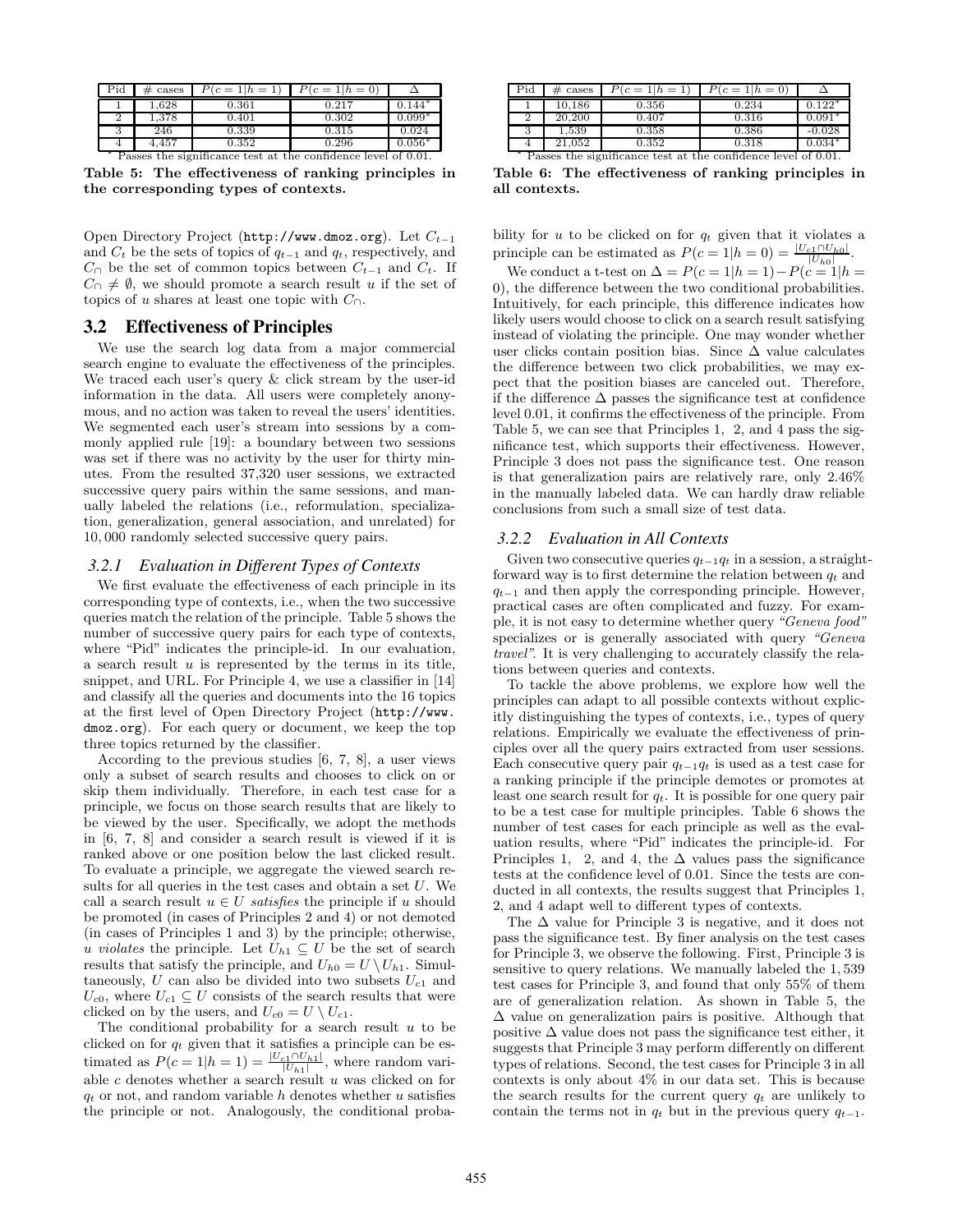| $OrgPos^*$<br>The original position of $u$<br><b>IsClicked</b><br>Whether $u \in (U_{t-1}^c \cup \ldots U_1^c)$<br>IsSkipped<br>Whether $u \in (U_{t-1}^s \cup \ldots U)$<br>CosBMA(<br>$Cosine(u, q_\delta)$<br>$\overline{2}$<br>JacBMA(·<br>$\text{Jaccard}(u, q_\delta)$<br>2<br>CosAMB(·)<br>$\overline{\text{Cosine}(u, q_{\epsilon})}$<br>3<br>$JacAMB(\cdot)$<br>$\text{Jaccard}(u, q_{\epsilon})$<br>3<br>CosBAA(·)<br>Cosine(u, q <sub>0</sub> ) | $\overline{\text{Name}}$ |
|------------------------------------------------------------------------------------------------------------------------------------------------------------------------------------------------------------------------------------------------------------------------------------------------------------------------------------------------------------------------------------------------------------------------------------------------------------|--------------------------|
|                                                                                                                                                                                                                                                                                                                                                                                                                                                            |                          |
|                                                                                                                                                                                                                                                                                                                                                                                                                                                            |                          |
|                                                                                                                                                                                                                                                                                                                                                                                                                                                            |                          |
|                                                                                                                                                                                                                                                                                                                                                                                                                                                            |                          |
|                                                                                                                                                                                                                                                                                                                                                                                                                                                            |                          |
|                                                                                                                                                                                                                                                                                                                                                                                                                                                            |                          |
|                                                                                                                                                                                                                                                                                                                                                                                                                                                            |                          |
|                                                                                                                                                                                                                                                                                                                                                                                                                                                            |                          |
| $JacBAA(\cdot)$<br>Jaccard $(u, q_0)$                                                                                                                                                                                                                                                                                                                                                                                                                      |                          |
| CosTopics<br>$\overline{\text{Cosine}(C_u, C_{\cap})}$<br>4                                                                                                                                                                                                                                                                                                                                                                                                |                          |
| $\text{Jaccard}(\overline{C}_u, \overline{C}_{\cap})$<br><b>JacTopics</b><br>4<br>* OrgPos is only used in RankSVM-F.                                                                                                                                                                                                                                                                                                                                      |                          |

**Table 7: The major features in ranking models.**

Finally, since the number of test cases is small, it is unclear whether Principle 3 is effective. We may ignore Principle 3 due to the small amount of applicable cases.

# **4. CONTEXT-AWARE RANKING**

Although we have developed effective context-aware ranking principles, to achieve fully context-aware ranking in Web search practice, there are still several challenges in applying the principles. First, a user session may contain more than two queries, while we only discuss the principles formulated based on two queries. *How can we extend the applicability of the principles?* Second, given a query as well as its context, there might be multiple principles applicable. *How should we jointly execute the principles?* Third, user sessions contain rich information. Many factors, such as the positions of the documents returned by the search engine and the terms shared by the current query and the previous ones, may all be useful in ranking documents. *How can we incorporate those factors into the ranking model?*

To address the above challenges, we employ a learningto-rank approach to build context-aware ranking models. We derive features from the ranking principles developed in Section 3 and incorporate the features into learning-torank models. The ranking features extend the context information from the immediately preceding query and answers to all previous queries and answers within the same session of the current query. Besides the features derived from the previous ranking principles, we also incorporate other factors mentioned above as features of the ranking models. We create training data from search sessions and train the ranking models offline. In online ranking, the trained models can carry out context-aware ranking using the available context information. It is not necessary to explicitly specify which principles to be used. By taking a learning-to-rank approach, we can address all the challenges identified above.

As a concrete example, we use RankSVM [7], a stateof-the-art learning-to-rank model to demonstrate our approach. RankSVM learns an SVM model for classification on the preference between a pair of documents. In the training stage, the RankSVM model takes as instance an ordered pair of documents with respect to a query under a context. Specifically, the  $i$ -th training example corresponds to query  $q^{(i)}$  and documents  $d_A^{(i)}$  &  $d_B^{(i)}$  under context  $c^{(i)}$ , and consists of  $(u_A^{(i)}, u_B^{(i)}, y^{(i)})$ , where  $u_A^{(i)}$  and  $u_B^{(i)}$  denote the feature vectors corresponding to the two documents, respectively, and  $y^{(i)}$  denotes a preference label: if  $y^{(i)}$  is 1, then  $u_A^{(i)}$  is preferred to  $u_B^{(i)}$ , otherwise,  $u_B^{(i)}$  is preferred to  $u_A^{(i)}$ .

A feature in our RankSVM model is a function of query, document, and context. Table 7 lists the major features of the context-aware RankSVM model. Column "Pid" indicates from which principle the feature is derived. The model is flexible to combine features in addition to those from the principles (e.g., feature "OrgPos"). In Table 7, u denotes a document for query  $q_t$ .  $U_i^c$  and  $U_i^s$  denote the set of clicked and skipped documents for  $q_i$  (1  $\leq i \leq t-1$ ), respectively.  $q_\delta = q_t \setminus (q_{t-1} \cup \ldots q_1)$  and  $q_\epsilon = (q_{t-1} \cup \ldots q_1) \setminus q_t$  are the differences between the current query and previous queries in the session.  $q_{\cap} = q_t \cap (q_{t-1} \cap ... q_1)$  is the set of common terms among queries in the same session.  $Cosine(\cdot, \cdot)$ denotes Cosine similarity,  $Jaccard(\cdot, \cdot)$  denotes Jaccard Index. The common topics  $C_{\cap}$  are derived by intersecting the topics of  $q_t$  with those of previous queries.

One issue is how to combine the original ranking of the search engine. In general, there are two possible approaches. We can use the original position of a document returned by the search engine as a feature in the RankSVM model. We denote this approach by RankSVM-F. Alternatively, we can train the RankSVM model without the original position feature. Given a test case, we combine the original ranking list  $R_0$  from the search engine with the list  $R_1$  from the RankSVM by Borda's ranking fusion method [1], that is,

$$
score(u) = \alpha \cdot \frac{1}{R_0(u)} + (1 - \alpha) \cdot \frac{1}{R_1(u)},
$$
 (1)

where  $\alpha \in [0, 1]$  is a parameter, and  $R_0(u)$  and  $R_1(u)$  are the positions of document u in  $R_0$  and  $R_1$ , respectively. As a special case, when  $\alpha = 0$ , the Borda's fusion score completely ignores the search engine ranking. We denote this case by RankSVM-R0. Otherwise, the model is denoted by RankSVM-R1. Both RankSVM-F and RankSVM-R1 are *reranking* models since they incorporate search engine's ranking, while RankSVM-R0 is a *ranking* model.

# **5. EXPERIMENTAL RESULTS**

We prepare the experimental data from a search log of a major commercial search engine. Since our ranking models use context features, we extract the search sessions with more than one query. In our search log, the percentage of such sessions is about 50%, which is consistent with the results reported by the previous studies [2, 4]. Among the 37,320 extracted sessions, we use half of them for training and validation, and the remaining half for testing.

In the following, we first describe the training process of the RankSVM models, including RankSVM-F, RankSVM-R0, and RankSVM-R1. We then compare the performance of our RankSVM models with a baseline proposed by Shen *et al.* [15] using both manually labeled data and user click data. We use the BatchUp method in [15] as the baseline since it has the best reported performance in [15]. BatchUp does not incorporate search engine's ranking. Finally, we conduct case studies and discuss the experimental results.

We train the RankSVM models from manually judged document pairs with respect to given queries and their contexts. Given a randomly selected search session with more than one query, we form an example  $(q_t, c, d_A, d_B)$ , where  $q_t$  is the last query in the selected session, context c consists of the previous queries and the search results clicked on or skipped by the user before  $q_t$  in the session, and  $d_A$ and  $d_B$  are among the top five documents for  $q_t$  returned by the search engine. Please note  $d_A$  is not necessarily ranked higher than  $d_B$  by the search engine. Each document consists of its title, snippet, and URL.

For each example, a judge is asked to infer the user's search intent based on  $q_t$  as well as the context c. Then,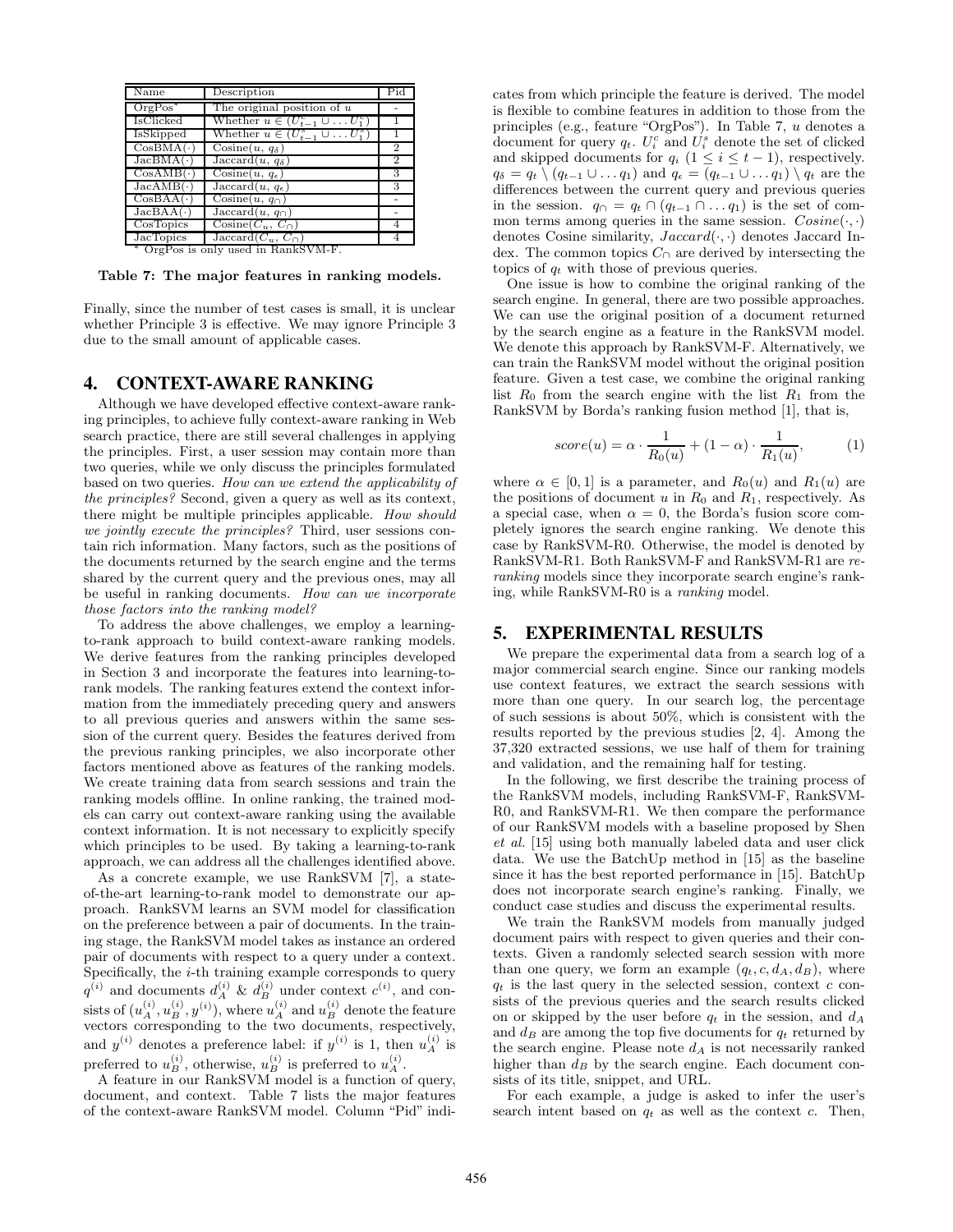|                         | $RS-F$   | $RS-R1$  | $RS-R0$  | Baseline |  |  |
|-------------------------|----------|----------|----------|----------|--|--|
| Among 500 labeled pairs |          |          |          |          |  |  |
| Num of Correct Pairs    | 247      | 239      | 242      | 203      |  |  |
| Num of Error Pairs      | 109      | 100      | 113      | 150      |  |  |
| Num of Unclear Pairs    | 144      | 161      | 145      | 147      |  |  |
| P(Correct)              | 49.4%    | 47.8%    | 48.4%    | 40.6%    |  |  |
| P(Error)                | 21.8%    | 20%      | 22.6%    | $30\%$   |  |  |
| Improvement†            | $27.6\%$ | $27.8\%$ | $25.8\%$ | $10.6\%$ |  |  |
| Over all test pairs     |          |          |          |          |  |  |
| Reverse Ratio on Pairs  | 37.6%    | 22.9%    |          | 42.4%    |  |  |

**Table 8: The performance of different methods on human-labeled data.**

the judge reviews the titles and snippets of  $d_A$  and  $d_B$  and gives the preference between  $d_A$  and  $d_B$  as if he or she were the user who issued query  $q_t$  within the given context  $c$ . The judge does not know the original order of  $d_A$  and  $d_B$ returned by the search engine. The judge can choose one of the three options: 1)  $d_A$  is more preferable than  $d_B$ ; 2)  $d_B$ is more preferable than  $d_A$ ; and 3) unclear. A judge may choose the third option if he or she is not sure about the user's search intent, or  $d_A$  and  $d_B$  are equally preferred. In our experimental setting, each example is labeled by three judges, and we take the majority of labeled results as the ground truth. An example is "unclear" if 1) at least two judges label it as "unclear"; or 2) one judge labels "unclear", and the other two judges have inconsistent preferences.

From the judged examples, we pick 1, 500 cases which are not labeled as "unclear". We use 1,000 cases for training and the remaining 500 cases for validation. There are two parameters for our methods: C required by SVM for all the three RankSVM models and  $\alpha$  in Equation 1 for the RankSVM-R1 model. We tune the parameters on the validation data and set  $C = 1,000$  and  $\alpha = 0.45$ . We will use this parameter setting for all the following experiments.

#### **Performance on manually labeled data**.

We first compare on the manually labeled data the performance of the three RankSVM models, the baseline, and the search engine. For each of the four context-aware methods (RankSVM models and the baseline), we randomly select 500 examples where the method reverses the original order of  $d_A$  and  $d_B$  returned by the search engine.

Table 8 shows the results, where "RS" stands for RankSVM. We consider that a method has a correct case against the search engine if the order given by the method is consistent with the judged preference. Otherwise, the method has an error case. We calculate the percentages of correct and error cases over all the 500 reversed pairs, denoted by P(correct) and P(error) in Table 8, respectively. The row "Improvement" in Table 8 is the difference between P(correct) and P(error), which indicates how much a (re-)ranking method improves over the search engine. We also conduct significance tests on the improvements of different methods. All tests use the t-statistic and set the confidence level to 0.01.

All of the four context-aware (re-)ranking methods (three RankSVM models and the baseline method) make significant improvement over the search engine. Moreover, all of our three models, RankSVM-F, RankSVM-R0, and RankSVM-R1, perform significantly better than the baseline. This is because the baseline applies a single ranking strategy and may not adapt well to various types of contexts in Web search. Our models encode multiple principles for contextaware ranking as features and automatically adapt to different types of contexts.

We also compute the reverse ratio, i.e., the percentage

|                                                                | $RS-F$   | $RS-R1$  | $RS-R0$  | Baseline |
|----------------------------------------------------------------|----------|----------|----------|----------|
| MCP of Methods                                                 | 2.922    | 2.916    | 2.923    | 2.966    |
| MCP of Search Engine                                           | 3.096    | 3.096    | 3.096    | 3.096    |
| MCP Improvement                                                | $0.174*$ | $0.180*$ | $0.173*$ | 0.130    |
| Reverse Ratio on Lists                                         | 68.9%    | 51.0%    | 66.1%    | 69.2%    |
| t The MCP improvement of a method over the search engine is in |          |          |          |          |

† The MCP improvement of a method over the search engine is in bold if it passes the significance test, and marked with a star if it is significantly larger than that of the baseline.

**Table 9: The performance of different methods on user click data.**

of document pairs for which a (re-)ranking method reverses the orders by the search engine, over all the document pairs from the test sessions. This measure indicates how likely a method will reverse the order of a random pair of search results returned by the search engine. Table 8 shows the reverse ratio for each method. The two general ranking models, RankSVM-R0 and the baseline, have the highest reverse ratio. One of the re-ranking model, RankSVM-F, has a reverse ratio comparable with those of the two general ranking models, suggesting that the original position feature may not play a critical role in the model. The other re-ranking model, RankSVM-R1, is the most conservative. This is because we set a large  $\alpha$  value  $(\alpha = 0.45)$  in the Borda's fusion method (Equation 1).

#### **Performance on user click data.**

Although manually labeled data is usually of good quality, there could be two concerns. First, the judging process is expensive, and thus cannot be scaled up. Second, a search intent inferred by the judge may not be consistent with that of the real user. Therefore, we further evaluate the performance of the ranking methods by using real click data.

Since we consider users' clicks as their preference on search results, we only select the sessions in the test data such that the last query in a selected session must have at least one click. This results in 13,651 sessions. We follow the previous studies [6, 7, 8] and assume that 1) a user views and clicks on search results from top to bottom; and 2) a user keeps viewing search results until the one that is one position lower than the last document clicked on. For example, suppose the last URL clicked on by a user for query impression  $q_t$  is at position 5, we consider the user views all search results at positions from 1 to 6. Then, those six search results form a test case and will be (re-)ranked by our models and the baseline.

The performance of the (re-)ranking methods can be evaluated by whether they promote the search results which are clicked on by users to higher positions. Specifically, for the *i*-th test case, we derive the set  $U_c^{(i)}$  of the clicked URLs for the last query  $q_t^{(i)}$ . Then, we aggregate all the test cases and calculate the *mean click position* MCP=  $\frac{\sum_i \sum_{u \in U_c^{(i)}} R(u)}{\sum_{u \in U_c^{(i)}} R(u)}$  $\frac{u \in U_c^{\lambda'}}{\sum_i |U_c^{(i)}|},$ where  $R(u)$  is the rank of u in a ranked list. A smaller MCP indicates a better ranking method.

Table 9 shows the performance of different methods on the test data, where "RS" stands for RankSVM. The row "MCP Improvement" records the differences between the search engine and the (re-)ranking methods. We also conduct significance test on the improvements. All methods have significantly lower MCPs than that of the search engine. In other words, all methods perform better than the search engine. Again, the improvement of the baseline method passes the significance test, but it is not as large as those by the RankSVM models.

We also test for each method the percentage of lists in